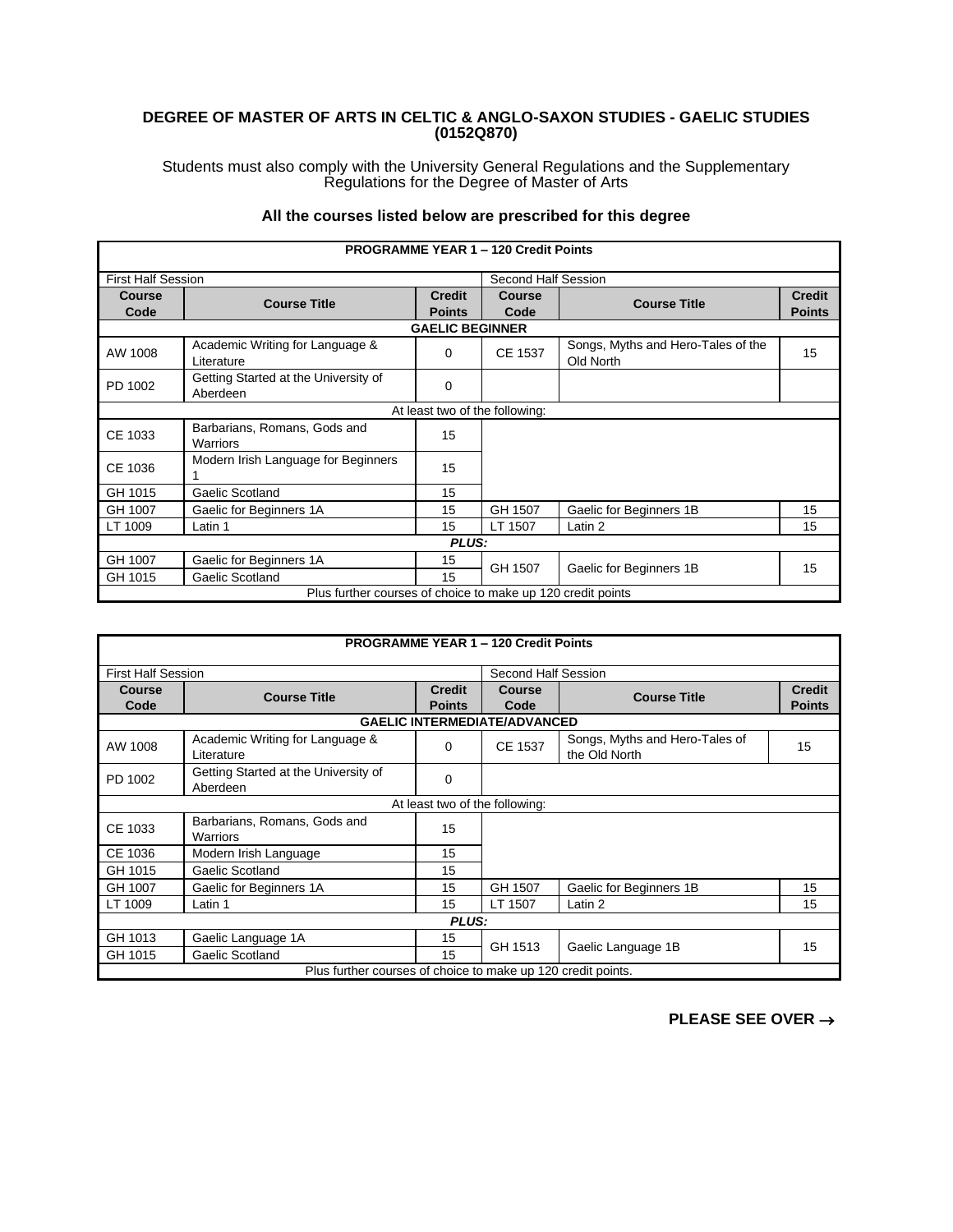|                                                              |                                                                |                                | <b>PROGRAMME YEAR 2 - 120 Credit Points</b> |                                               |                                |  |  |
|--------------------------------------------------------------|----------------------------------------------------------------|--------------------------------|---------------------------------------------|-----------------------------------------------|--------------------------------|--|--|
| <b>First Half-Session</b><br>Second Half-Session             |                                                                |                                |                                             |                                               |                                |  |  |
| Course<br>Code                                               | <b>Course Title</b>                                            | <b>Credit</b><br><b>Points</b> | Course<br>Code                              | <b>Course Title</b>                           | <b>Credit</b><br><b>Points</b> |  |  |
|                                                              | <b>GAELIC BEGINNER</b>                                         |                                |                                             |                                               |                                |  |  |
| CE 2063                                                      | Love, Loss and Revival: Gaelic<br>Ireland, 1700 to the Present | 15                             | HI 2526                                     | Vikings: An Introduction                      | 15                             |  |  |
|                                                              |                                                                | <b>PLUS:</b>                   |                                             |                                               |                                |  |  |
| GH 2009                                                      | Gaelic for Advanced Beginners 2A                               | 15                             | GH 2509                                     | Gaelic for Advanced Beginners 2B              | 15                             |  |  |
| GH 2006                                                      | Gaelic Folklore                                                | 15                             | GH 2514                                     | Introduction to Scottish Gaelic<br>Literature | 15                             |  |  |
| Plus further courses of choice to make up 120 credit points. |                                                                |                                |                                             |                                               |                                |  |  |

| <b>PROGRAMME YEAR 2 - 120 Credit Points</b>                  |                                                                |                                |                       |                                               |                                |  |
|--------------------------------------------------------------|----------------------------------------------------------------|--------------------------------|-----------------------|-----------------------------------------------|--------------------------------|--|
| <b>First Half-Session</b>                                    |                                                                |                                | Second Half-Session   |                                               |                                |  |
| Course<br>Code                                               | <b>Course Title</b>                                            | <b>Credit</b><br><b>Points</b> | <b>Course</b><br>Code | <b>Course Title</b>                           | <b>Credit</b><br><b>Points</b> |  |
|                                                              | <b>GAELIC INTERMEDIATE/ADVANCED</b>                            |                                |                       |                                               |                                |  |
| CE 2063                                                      | Love, Loss and Revival: Gaelic<br>Ireland, 1700 to the Present | 15                             | HI 2526               | Vikings: An Introduction                      | 15                             |  |
| <b>PLUS:</b>                                                 |                                                                |                                |                       |                                               |                                |  |
| GH 2013                                                      | Gaelic Language 2A                                             | 15                             | GH 2513               | Gaelic Language 2B                            | 15                             |  |
| GH 2006                                                      | Gaelic Folklore                                                | 15                             | GH 2514               | Introduction to Scottish Gaelic<br>Literature | 15                             |  |
| Plus further courses of choice to make up 120 credit points. |                                                                |                                |                       |                                               |                                |  |

| <b>PROGRAMME YEAR 3 - 120 Credit Points</b>                                    |                                                                                        |               |      |  |               |  |
|--------------------------------------------------------------------------------|----------------------------------------------------------------------------------------|---------------|------|--|---------------|--|
|                                                                                | First Half-Session<br>Second Half-Session                                              |               |      |  |               |  |
| <b>Course</b><br>Code                                                          | <b>Credit</b><br><b>Credit</b><br><b>Course Title</b><br><b>Course Title</b><br>Course |               |      |  |               |  |
|                                                                                |                                                                                        | <b>Points</b> | Code |  | <b>Points</b> |  |
| GH 3022                                                                        | Gaelic Language A<br>30                                                                |               |      |  |               |  |
| 60 credit points of level 3 Celtic & Anglo-Saxon courses from the table below. |                                                                                        |               |      |  |               |  |
|                                                                                | Plus further course(s) of Level 3 Gaelic to gain 60 credits in the discipline.         |               |      |  |               |  |

|         | <b>PROGRAMME YEAR 4 - 120 Credit Points</b>                                                                               |               |                |                                       |               |  |
|---------|---------------------------------------------------------------------------------------------------------------------------|---------------|----------------|---------------------------------------|---------------|--|
|         | <b>First Half-Session</b><br>Second Half-Session                                                                          |               |                |                                       |               |  |
| Course  | <b>Course Title</b><br><b>Course Title</b><br><b>Credit</b><br>Course                                                     |               |                |                                       | <b>Credit</b> |  |
| Code    |                                                                                                                           | <b>Points</b> | Code           |                                       | <b>Points</b> |  |
|         |                                                                                                                           |               | <b>EITHER:</b> | Dissertation in Celtic & Anglo Saxon  |               |  |
|         |                                                                                                                           | CE 4598       | <b>Studies</b> | 30                                    |               |  |
|         | OR:                                                                                                                       |               |                |                                       |               |  |
|         |                                                                                                                           |               | GH 4507        | <b>Dissertation in Gaelic Studies</b> | 15            |  |
| GH 4022 | Gaelic Language B<br>30                                                                                                   |               |                |                                       |               |  |
|         | Plus further course(s) of Level 4 Celtic & Anglo-Saxon Studies from the table below to gain 60 credits in the discipline. |               |                |                                       |               |  |
|         | Plus further course(s) of Level 4 Gaelic to gain 60 credits in the discipline.                                            |               |                |                                       |               |  |

**PLEASE SEE OVER** →